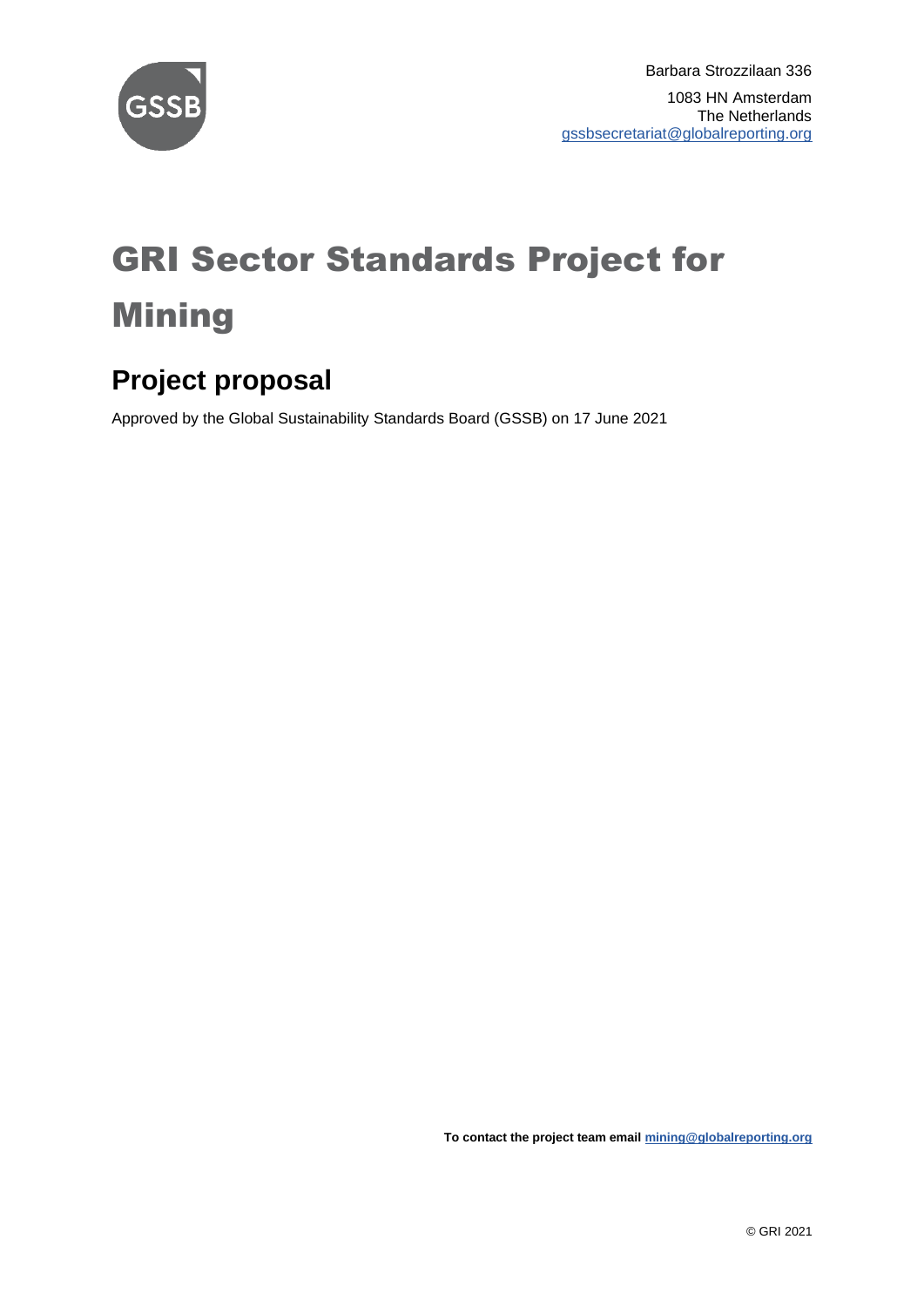#### **Contents**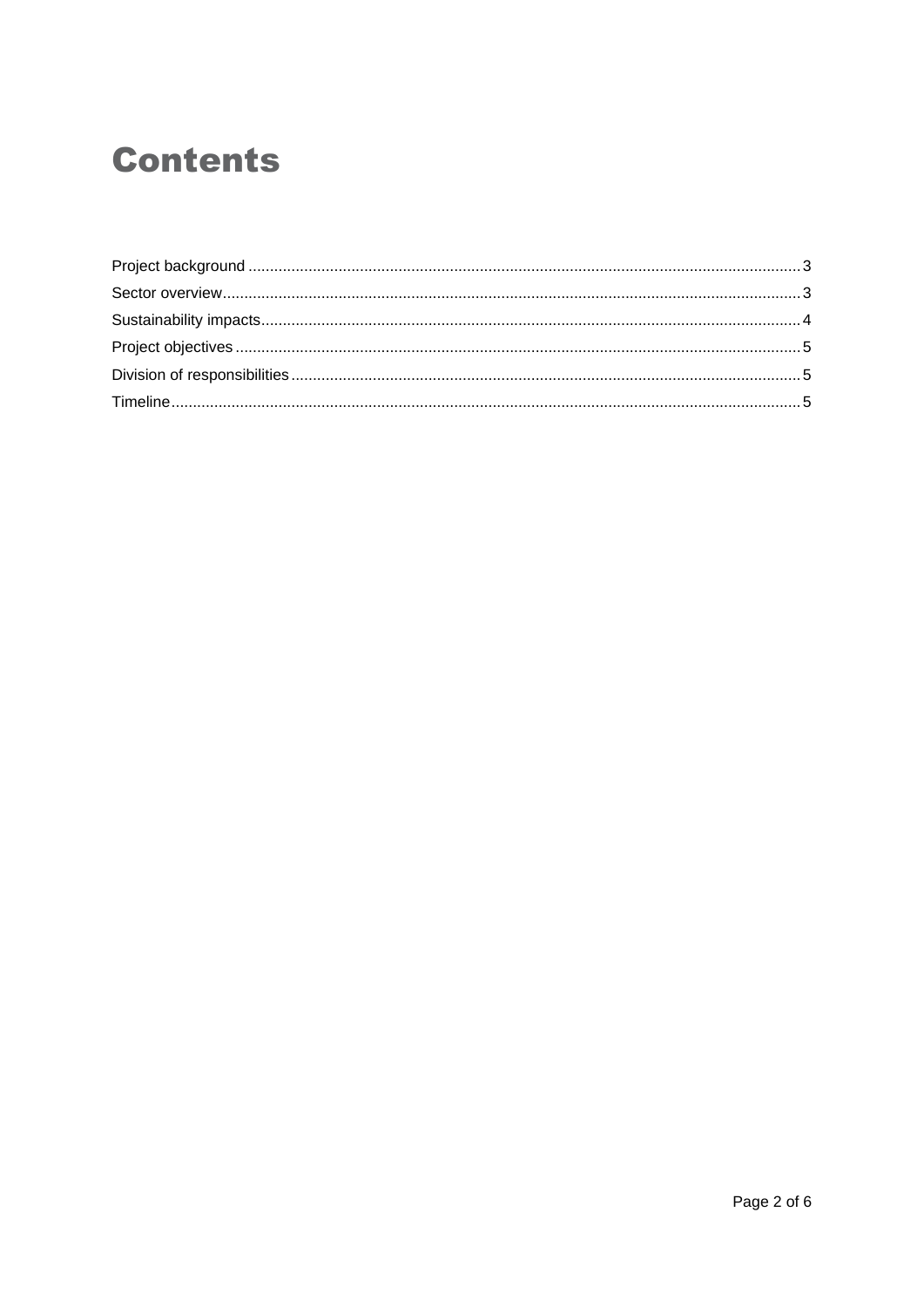## <span id="page-2-0"></span>Project background

In February 2019, the Global Sustainability Standards Board (GSSB) approved the [GRI Sector](https://www.globalreporting.org/standards/media/2235/gri_sector_program_description.pdf)  [Program](https://www.globalreporting.org/standards/media/2235/gri_sector_program_description.pdf) to improve clarity and consistency in sustainability reporting.

Since 2019 pilot projects to produce the first three GRI Sector Standards for oil and gas, coal, and agriculture and fishing have been underway. These Standards are expected to be completed and published in 2021 and 2022.

In November 2020, the GSSB approved the [list of sectors](https://globalreporting.sharepoint.com/:w:/r/ReportingStandard/GSSB/2020/11.%2019%20November%202020/Documents%20to%20be%20sent%20out/Item%2002%20–%20GRI%20Sector%20Standards%20Program%20–%20Revised%20list%20of%20prioritized%20sectors%20approved.docx?d=wb64f4fbd11bd4ee39f9f6f153041a86b&csf=1&web=1&e=ppJzcT) that will be prioritized to have a GRI Sector Standard (Sector Standard) developed. Mining was nominated to be next following on from the pilot projects, because of the high sustainability impact of its activities and because developing the Mining Sector Standard has synergies with the Oil, Gas and Coal Project.

#### <span id="page-2-1"></span>Sector overview

It is proposed that the Sector Standard for mining will apply to organizations whose primary focus lies on:

- Exploration and extraction of all types of minerals, metallic and non-metallic, including quarrying, with the exception of oil, gas and coal.
- Primary processing of minerals.
- Support activities to mining, such as transport and storage.
- Supplying specialized goods and services to mining organizations, such as engineering, procurement and construction (EPC) contractors.

The scope of the Sector Standard for mining is limited to extractive activities and the processing stages that are closely associated with the extraction. Further processing, such as steel makers and metal recyclers will be subject of another Sector Standard. While some organizations are integrated along the value chain and perform both extraction and processing, and metals and mining are often considered together, the sustainability impacts of the extraction and processing stages are substantially different and warrant separate Sector Standards. Dividing the value chain between extraction and processing was also the approach taken for the oil and gas sector.

Quarrying will be included in the scope of this Sector Standard as it has similar sustainability impacts to non-metallic mining, particularly in terms of environmental impacts in and around their extraction sites.

Following learnings from the pilot projects, the proposed sector includes dedicated suppliers to the mining sector and some ancillary activities like transport and storage of minerals.

It is proposed that the Sector Standard is titled 'GRI 14: Mining Sector 20XX'.

The scope and name of this standard may deviate from this proposal following recommendations from the Mining Working Group.

Table 1 lists the relevant classifications from external classification standards, specifically the Global Industry Classification System (GICS ®), Industry Classification Benchmark (ICB), International Standard Industrial Classification of All Economic Activities (ISIC), Industry Classification Benchmark (ICB), and SICS [Sustainable Industry Classification System®](https://www.sasb.org/wp-content/uploads/2018/11/SICS-Industry-List.pdf) (SICS®)<sup>1</sup> .

<sup>1</sup> Sustainable Industry [Classification](https://www.sasb.org/wp-content/uploads/2018/11/SICS-Industry-List.pdf) System® is the classification system of SASB.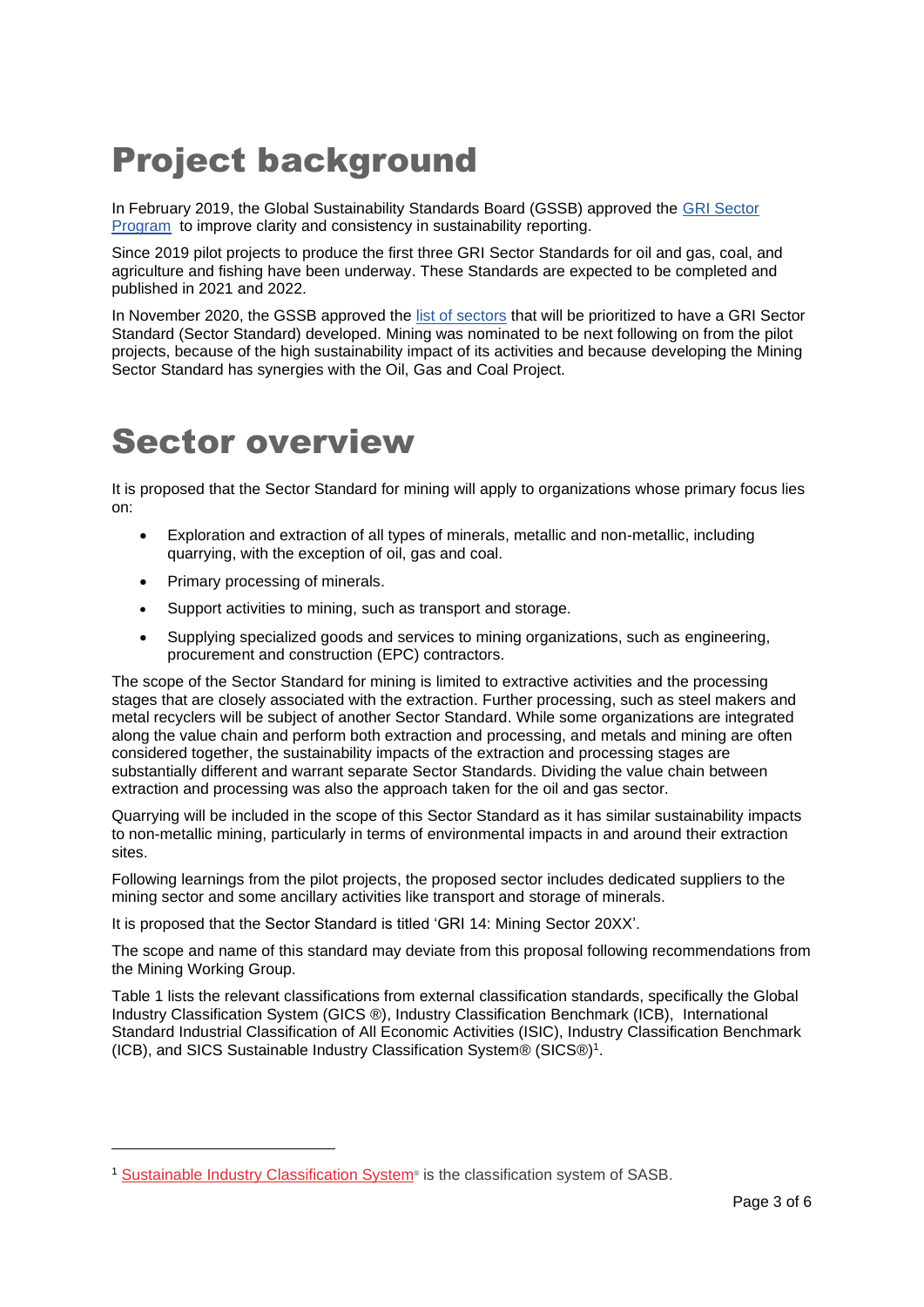*Table 1: Proposed sector key for the mining sector project*

| <b>Classification</b><br><b>Standard</b> |           | <b>Classification No. Classification Name</b>                                                               |  |  |  |  |  |  |  |  |  |
|------------------------------------------|-----------|-------------------------------------------------------------------------------------------------------------|--|--|--|--|--|--|--|--|--|
| <b>GICS®</b>                             | 151040    | Metals and Mining, with the exclusion of the<br>manufacturers of aluminum and steel, and metal<br>recycling |  |  |  |  |  |  |  |  |  |
| <b>ICB</b>                               | 551020000 | <b>General Mining</b>                                                                                       |  |  |  |  |  |  |  |  |  |
|                                          | 551020000 | Copper                                                                                                      |  |  |  |  |  |  |  |  |  |
|                                          | 55102050  | <b>Nonferrous Metals</b>                                                                                    |  |  |  |  |  |  |  |  |  |
|                                          | 55103020  | Diamonds and Gemstones                                                                                      |  |  |  |  |  |  |  |  |  |
|                                          | 55103025  | Gold Mining                                                                                                 |  |  |  |  |  |  |  |  |  |
|                                          | 55103030  | <b>Platinum and Precious Metals</b>                                                                         |  |  |  |  |  |  |  |  |  |
| <b>ISIC</b>                              | 07        | Mining of metal ores                                                                                        |  |  |  |  |  |  |  |  |  |
|                                          | 08        | Other mining and quarrying                                                                                  |  |  |  |  |  |  |  |  |  |
|                                          | 099       | Support activities for other mining and quarrying                                                           |  |  |  |  |  |  |  |  |  |
| SICS <sup>®</sup>                        | $EM-3$    | Metals and Mining, with the exclusion of the<br>manufacturers of aluminum and steel, and metal<br>recycling |  |  |  |  |  |  |  |  |  |

#### <span id="page-3-0"></span>Sustainability impacts

The key criterion for prioritizing sectors is their sustainability impacts. This takes into account the significance of the sector's impacts, considering their scale, scope, character and likelihood. It also considers the size of the sector, the sector's distribution around the world and the number of organizations from that sector that are able to use the GRI Standards.

A second criterion for prioritizing a sector is the potential to exploit learnings and synergies from other Sector Standards that have been recently developed. Based on these criteria, mining has been selected to be the first Sector Standard developed after the pilot projects.

Mining organizations have a relatively high rate of reporting. It is the seventh sector by number of reports registered in GRI Sustainability Disclosure Database, and, during the public consultation on the GSSB Work Program, undertaken in 2020, it was the most-requested sector to prioritize.

Mining has a high environmental impact, often concentrated in and around extraction sites. Because many mines are in remote locations, the economic impacts can be significant for local communities but because mining can also require exclusive access to large areas and the influx of large workforces, social impacts can also be severe. Some mines are in conflict areas where there is a high risk of human rights abuses; in other cases, there is conflict with, or effects on, indigenous peoples' rights.

Minerals produced by this sector are fundamental for large parts of the economy; other large sectors can be linked to sustainability impacts that can be traced back to mining. In many low-income economies mining is a key sector, responsible for a high share of production, exports, and government revenues.

<span id="page-3-1"></span>These impacts are provided to give a first indication of the scope of issues covered by the proposed project. However, the issues recommended for inclusion within a Sector Standards for the mining sector will be determined by a multi-stakeholder process in accordance with the Due Process Protocol and may diverge from those contained within this project proposal.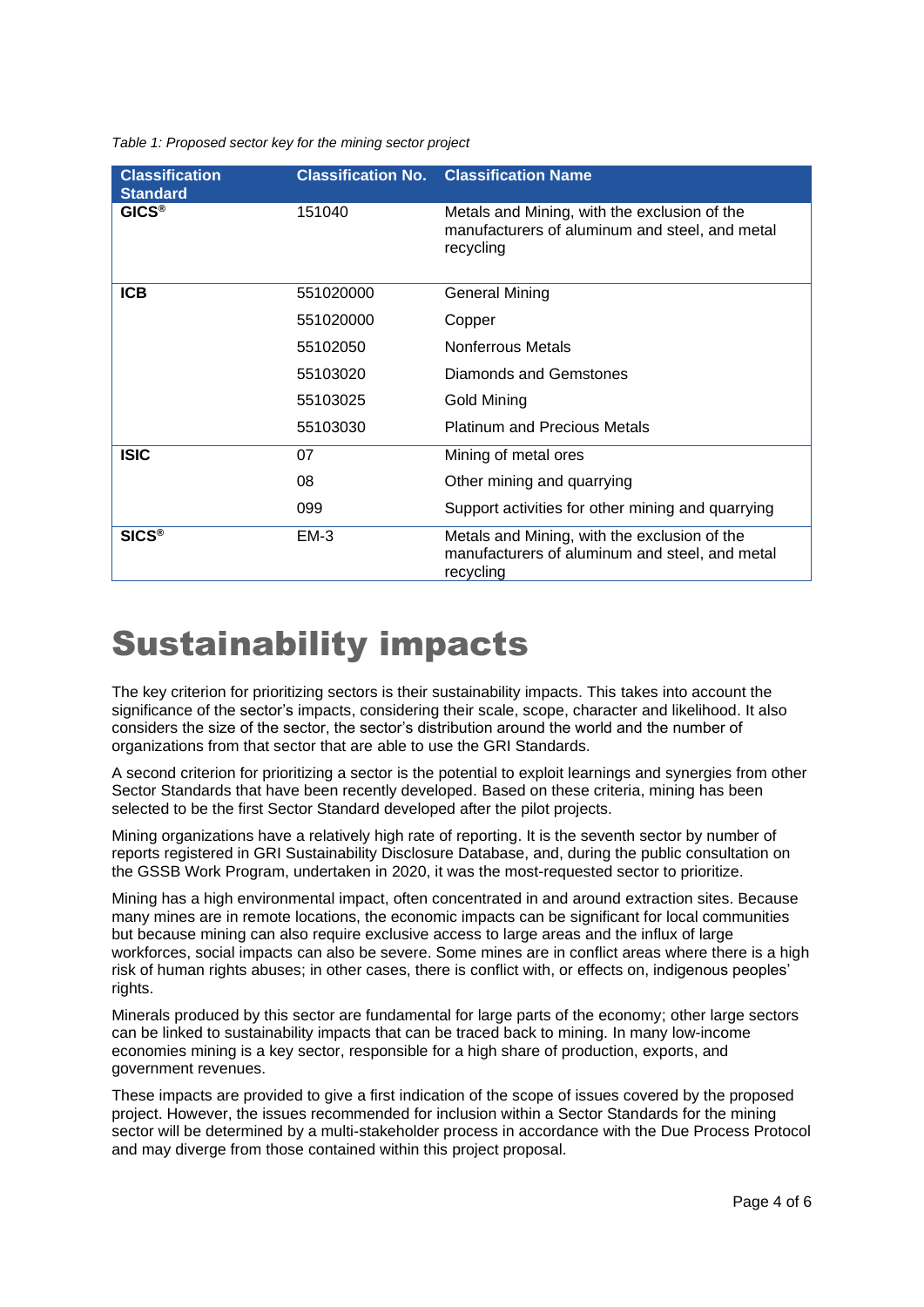## Project objectives

The primary objective of this project is to develop a Sector Standard that improves the sustainability reporting of mining<sup>2</sup> organizations, making reporting more complete and consistent across the sector.

This Sector Standard will:

- Identify and describe the topics that are likely material for a reporting organization in the mining sector based on the sector's most significant impacts.
- Provide evidence and authoritative references for these topics to assist organizations to identify if they are material for them.
- Identify and list relevant disclosures for reporting on those topics.

Following the rollout of the revised GRI Universal Standards, organizations in the mining sector that want to report in accordance with GRI Standards will be required to use this Sector Standard.

Recommendations may also be made by the Mining Working Group regarding:

- The scope, key and name of the Sector Standard.
- Considerations that may be relevant to Sector Standards for related sectors.
- Revisions or updates to other GRI Standards.

<span id="page-4-0"></span>Impacts identified within this project for which no GRI Standard exists will be assessed and prioritized by the GSSB for future GRI Standards development.

#### Division of responsibilities

A multi-stakeholder working group will be formed to contribute to identifying the most significant impacts for the mining sector and give recommendations on the development of the Sector Standard. The Standards Division will draft the Sector Standard, and the GSSB will have oversight and final approval over the Sector Standard before its release.

The Standards Division will ensure coherence between the Sector Standard for mining and any Sector Standards approved or under development.

<span id="page-4-1"></span>The project will be conducted in accordance with the [GSSB Due Process Protocol.](https://www.globalreporting.org/standards/media/2099/gssb-due-process-protocol-2018.pdf)

#### Timeline

The starting date of this project has not been determined and is subject to resource availability. Table 2, on the following page, outlines the anticipated project duration. The starting date, along with the predicted dates of other key milestones will be confirmed once known.

<sup>2</sup> For the purposes of this project proposal 'mining' or 'mining sector' refers to the organizations that fall within the description of the sector included in the Sector overview section.